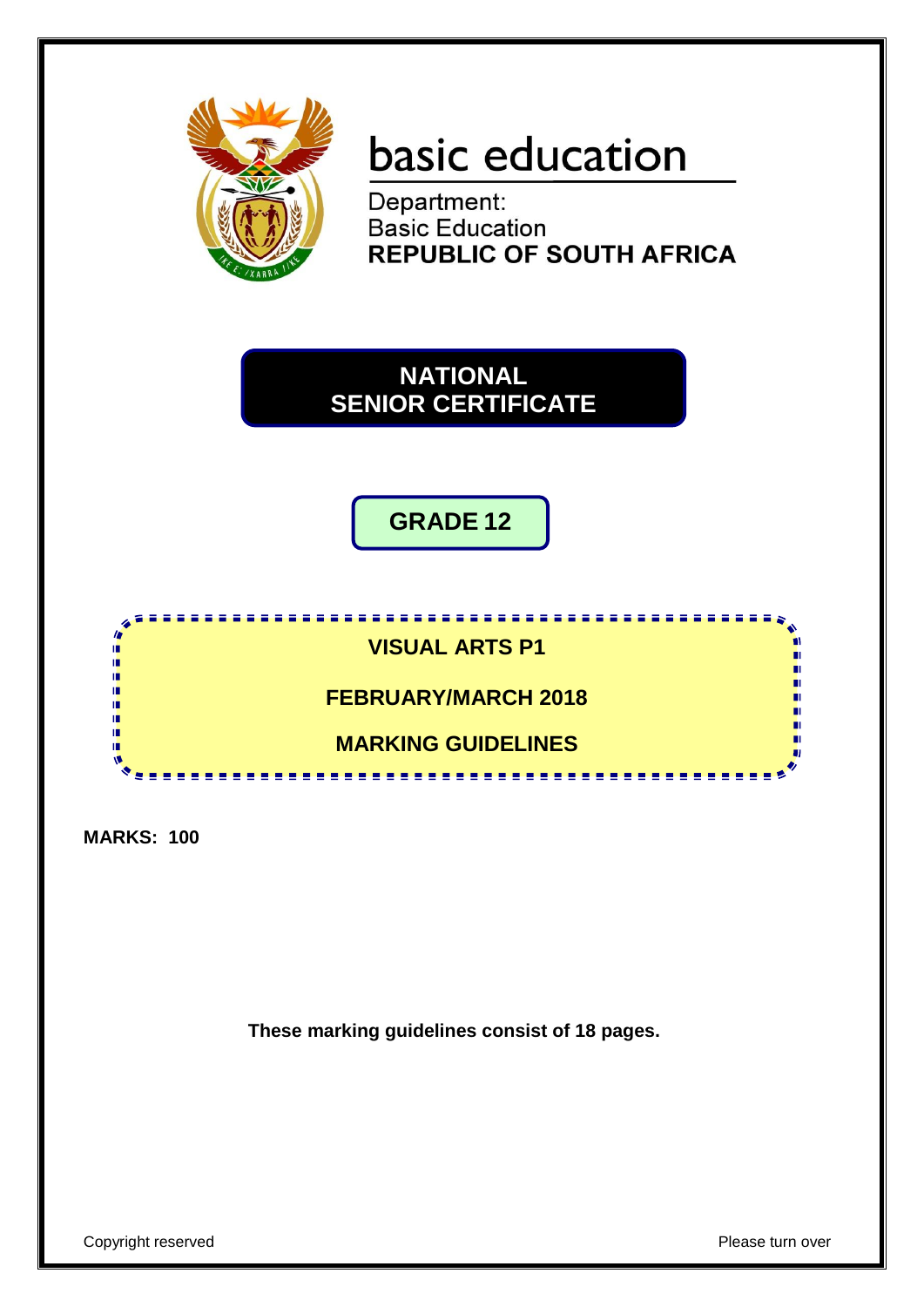## **INSTRUCTIONS AND INFORMATION**

Read the following instructions carefully before commencing marking:

- 1. These marking guidelines consist of EIGHT answers. Candidates had to answer any FIVE questions for a total of 100 marks.
- 2. It is MOST IMPORTANT that allowance is made for the candidates in many instances:
	- Candidates must be given credit for providing their own opinions and ideas in answers.
	- Credit must be given for lateral thinking.
	- Arguments and statements must be well-reasoned and qualified with reference to specific factors.
- 3. Questions and subsections must be numbered clearly and correctly. Bullets usually act as guidelines to help structure candidates' answers.
- 4. Information and artworks discussed in one answer must not be credited if repeated in other answers, but artworks may be cross-referenced.
- 5. Where applicable, candidates must name the artist and title of each artwork. Only ONE mark is allocated for the correct artist and title of work.
- 6. Where applicable, candidates may discuss both two- and three-dimensional artworks in any answer.
- 7. *Remember that many candidates will be discussing these examples, never having seen them before. Markers therefore cannot expect factual, academic information. They should draw upon their own experiences, cultures and interpretations of the artworks, within the context of the question. Therefore, markers need to be open-minded and flexible in the marking process.*

#### **GENERAL INFORMATION FOR MARKERS**

- These marking guidelines are to serve as a guideline for markers and a teaching tool. Therefore, the marking guidelines for certain questions are in greater depth, so that the information may be used as learning material. Other parts of the marking guidelines may merely be a suggested guideline.
- **NOTE:** Markers are encouraged to reward candidates for what they know, rather than penalise them for what they don't know.
- Although the information for the questions is given in point form, candidates must use an essay/paragraph format discussing their information in a holistic manner.
- Candidates must answer all the questions in FULL SENTENCES or PARAGRAPHS, according to the requirements of each question. Answers in point form cannot receive full marks. Full marks cannot be given if the title or artist is incorrect.
- Markers must refer to the Visual Arts CAPS document page 45 for a guideline to assess the levels of achievement.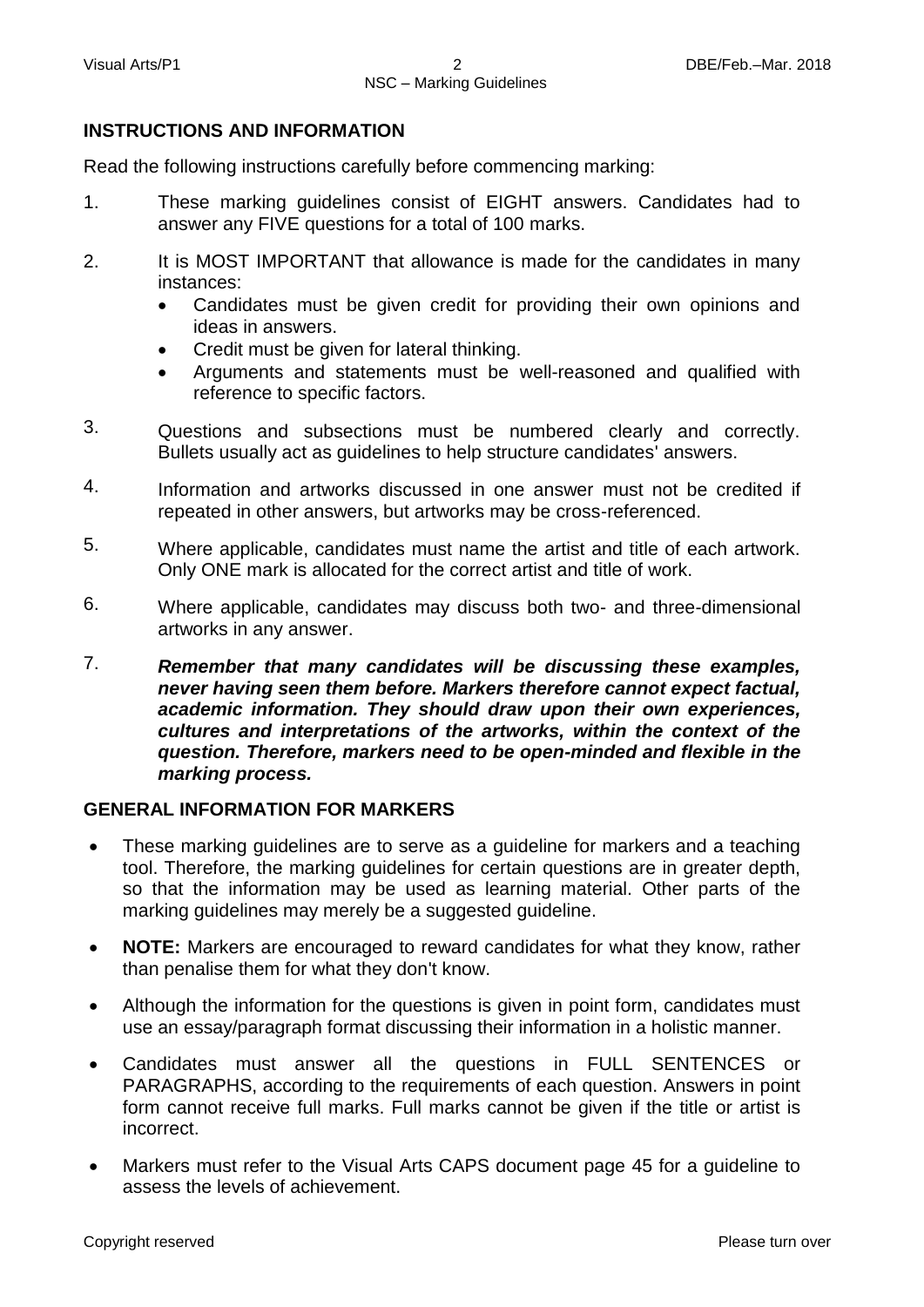## **Assessing candidates' ability to analyse and respond to examples of visual culture**

| <b>ACHIEVEMENT</b><br><b>RATING CODE</b>    | <b>TOPIC 3: VISUAL CULTURE STUDIES</b>                                                                                                                                                                                                                                                                                                                                                                                                                                |  |
|---------------------------------------------|-----------------------------------------------------------------------------------------------------------------------------------------------------------------------------------------------------------------------------------------------------------------------------------------------------------------------------------------------------------------------------------------------------------------------------------------------------------------------|--|
| 7<br>Outstanding<br>80-100%                 | Demonstrates exceptional ability to respond to and analyse artworks in<br>$\bullet$<br>relation to their cultural, social, political and historical contexts.<br>Shows outstanding ability in the use of appropriate Visual Arts<br>$\bullet$<br>terminology.<br>Demonstrates extremely well-developed writing and research skills in the<br>$\bullet$<br>study of art.<br>Shows exceptional insight and understanding and uses divergent<br>$\bullet$<br>approaches. |  |
| 6<br><b>Meritorious</b><br>70-79%           | Demonstrates a well-developed ability to respond to and analyse artworks<br>$\bullet$<br>in relation to their cultural, social, political and historical contexts.<br>Shows excellent ability in the use of appropriate Visual Arts terminology.<br>$\bullet$<br>Demonstrates highly developed writing and research skills in the study of<br>$\bullet$<br>art.<br>Shows excellent insight and understanding.<br>$\bullet$                                            |  |
| 5<br><b>Substantial</b><br>60-69%           | Demonstrates substantial ability to respond to and analyse artworks in<br>$\bullet$<br>relation to their cultural, social, political and historical contexts.<br>Shows substantial competence in the use of appropriate Visual Arts<br>$\bullet$<br>terminology.<br>Demonstrates well-developed writing and research skills in the study of<br>$\bullet$<br>art.<br>Shows a good level of insight and understanding.<br>$\bullet$                                     |  |
| 4<br><b>Moderate</b><br>50-59%              | Demonstrates moderate ability to respond to and analyse artworks in<br>$\bullet$<br>relation to their cultural, social, political and historical contexts.<br>Shows moderate competence in the use of appropriate Visual Arts<br>$\bullet$<br>terminology.<br>Demonstrates competent writing and research skills in the study of art.<br>$\bullet$<br>Shows a fair level of insight and understanding.<br>$\bullet$                                                   |  |
| $\mathbf{3}$<br>Adequate<br>40-49%          | Demonstrates adequate ability to respond to and analyse artworks in<br>$\bullet$<br>relation to their cultural, social, political and historical contexts.<br>Shows adequate competence in the use of appropriate Visual Arts<br>$\bullet$<br>terminology.<br>Demonstrates adequate writing and research skills in the study of art.<br>$\bullet$<br>Shows an adequate level of insight and understanding.<br>$\bullet$                                               |  |
| $\mathbf{2}$<br><b>Elementary</b><br>30-39% | Demonstrates only basic ability to respond to and analyse artworks in<br>$\bullet$<br>relation to their cultural, social, political and historical contexts.<br>Shows little ability in the use of appropriate Visual Arts terminology.<br>$\bullet$<br>Demonstrates basic writing and research skills in the study of art.<br>$\bullet$<br>Shows an elementary level of insight and understanding.<br>$\bullet$                                                      |  |
| 1<br><b>Not achieved</b><br>$0 - 29%$       | Demonstrates little or no ability to respond to and analyse artworks in<br>$\bullet$<br>relation to their cultural, social, political and historical contexts.<br>Shows extremely limited ability in the use of appropriate Visual Arts<br>$\bullet$<br>terminology.<br>Demonstrates limited writing and research skills in the study of art.<br>$\bullet$<br>Shows little or no understanding or insight.<br>$\bullet$                                               |  |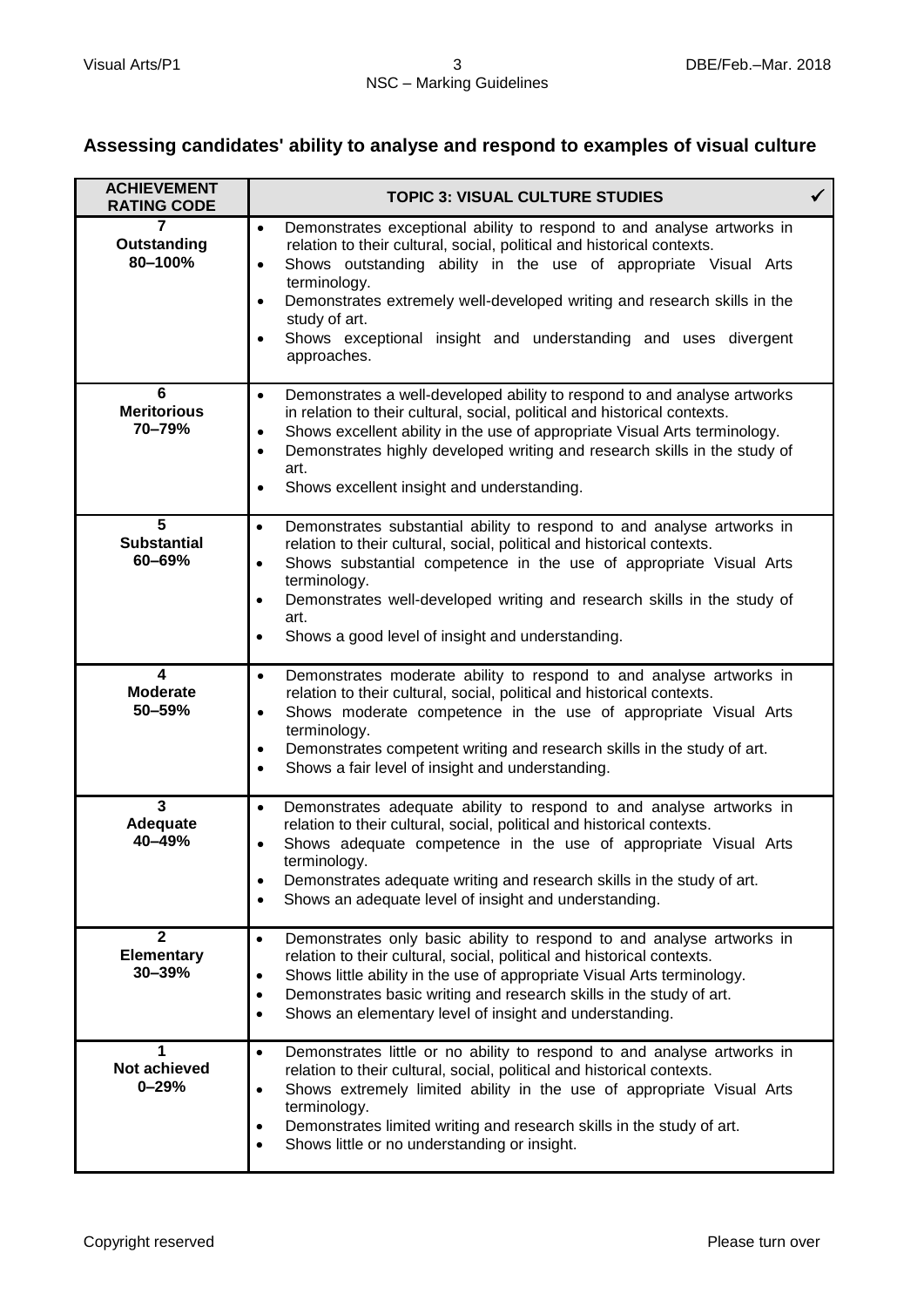## **CANDIDATE MUST ANSWER ANY FIVE QUESTIONS.**

**The following mark allocation must be adhered to when only ONE artwork/artist has been discussed instead of TWO:**

**6 marks (max 3) 8 marks (max 5) 10 marks (max 6) 12 marks (max 7) 14 marks (max 8) 20 marks (max 12)**

Due to the colour differences of the question papers from the different provinces, the provinces have to adapt the marking guidelines for interpretation.

## **QUESTION 1: THE VOICE OF EMERGING ARTISTS**

1.1 Candidates must compare the different approaches of the artists by using the following guidelines in their discussion:

#### **Subject matter:**

#### **FIGURE 1a:**

This is an everyday township scene portraying a busy street scene. The township is seen in the background, the curved road divides the foreground from the background. A large bus is placed in the centre of the artwork. Different pedestrians are seen crossing the road, standing on the pavement and at the bus stop.

#### **FIGURE 1b:**

This painting portrays the exterior of an exhibition space. The two art collectors are placed in the composition on the outside of a building. They appear very static and formal.

#### **Influences:**

#### **FIGURE 1a:**

Bester uses his surroundings and everyday scenes of the township. He also collected and recycled debris and junk from junkyards and used it in his art works. This is a social issue addressed by Bester.

#### **FIGURE 1b:**

Influenced by Pop Art, photography and hard-edge painting.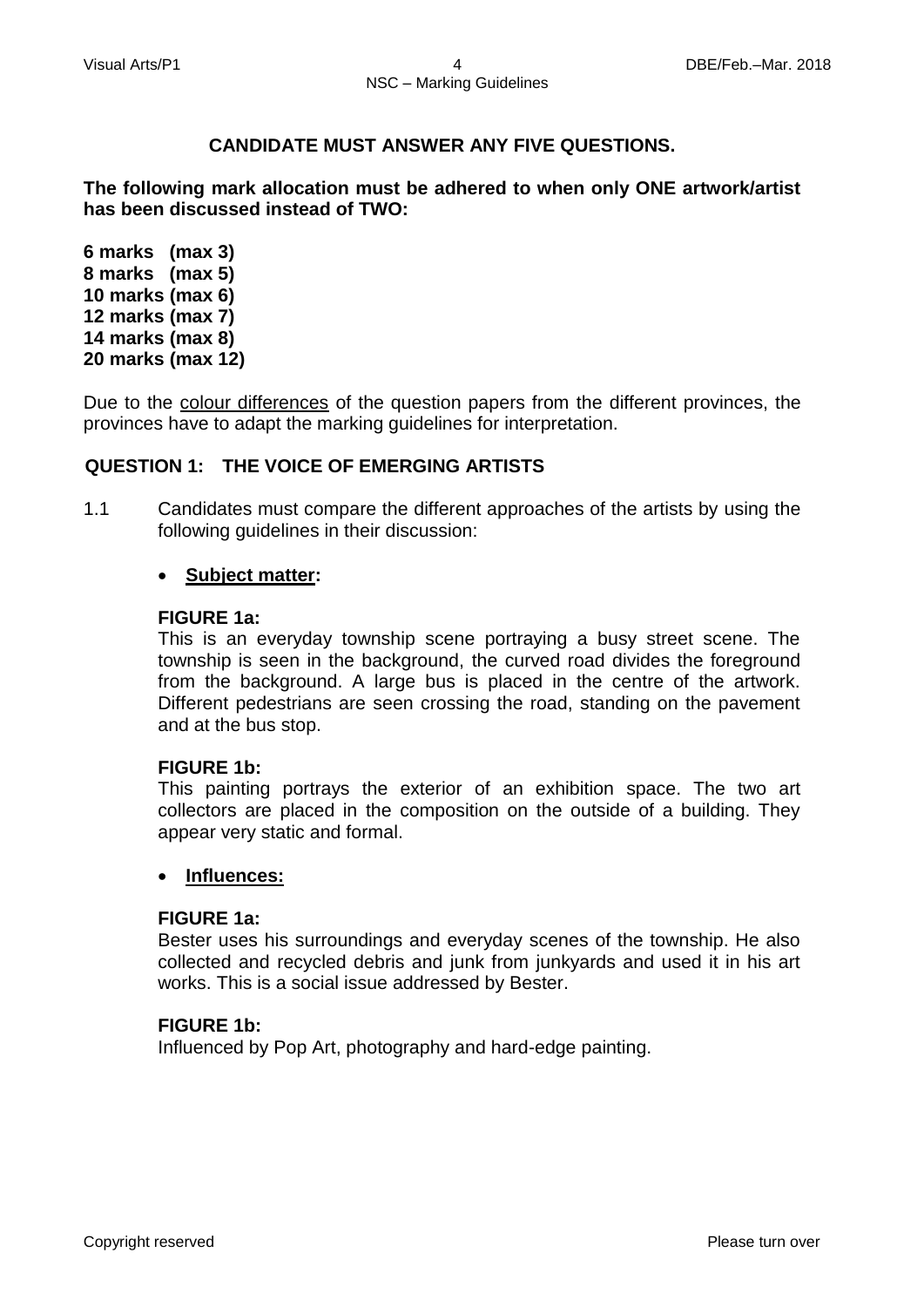#### **Line, shape and colour:**

#### **FIGURE 1a:**

This is a bright and colourful painting. Various lines and shapes are seen throughout the busy composition. The geometric lines of the bus, bus stop, houses and pedestrian bridge contrasts with the curved line of the tarred road. The line of the horizon is formed in the background behind the houses. The picture plane is dominated by the blue colour of the road and the sky. He uses bright blues and oranges that contrast as well as red and green. Arbitrary colours are used.

## **FIGURE 1b:**

Simplified, hard-edged shapes are used. Horizontal and vertical lines create stability in the composition. The shapes of the two human figures contrast with the formal geometric shapes of the garden and building. The vertical shapes of the two human figures, tree, totem pole and sculptures contrasts with the formal geometric shapes of the garden, pavement and building. The pale saturated blue sky contrasts with the neutral earthy colours of the foreground. The pink dress of the lady contrasts with the greenish colours of the sculptures, tree and garden.

## **Placements of the figures and buildings/structures:**

#### **FIGURE 1a:**

This is a scene with a pedestrian crossing, pavement, a bus dropping off people at a bus stop, a pedestrian bridge to the left of the scene, a shelter at the bus stop, some lorries and houses in the background and several human figures placed randomly. Some pedestrians are crossing the road; others are getting off the bus on their way home. Three uniformed figures are under a roof and facing the road at the bus stop

## **FIGURE 1b:**

The stiff figures are static and formal on a paved area with a flat roofed building. They are surrounded by their possessions. A profile view of a middle-aged man is seen in a brown suit standing stiffly with his fists clenched while a full-figured matron like female in a robe, held closed with one arm, strikes a sensual pose that is gracious and confrontational. She faces forward and her eyes staring straight ahead. The façade of the modern building has two large glass windows. A totem pole and tree are seen to the right of the composition. Two sculptures are placed in the centre of the composition. The one in front of the male figure and the second one more to the back closer to the building.

## **Style of painting:**

#### **FIGURE 1a:**

Bester uses an expressive but figurative style of painting.

#### **FIGURE 1b:**

Hockney uses a stylised, hard-edged style. Smooth paint is applied in almost flat areas.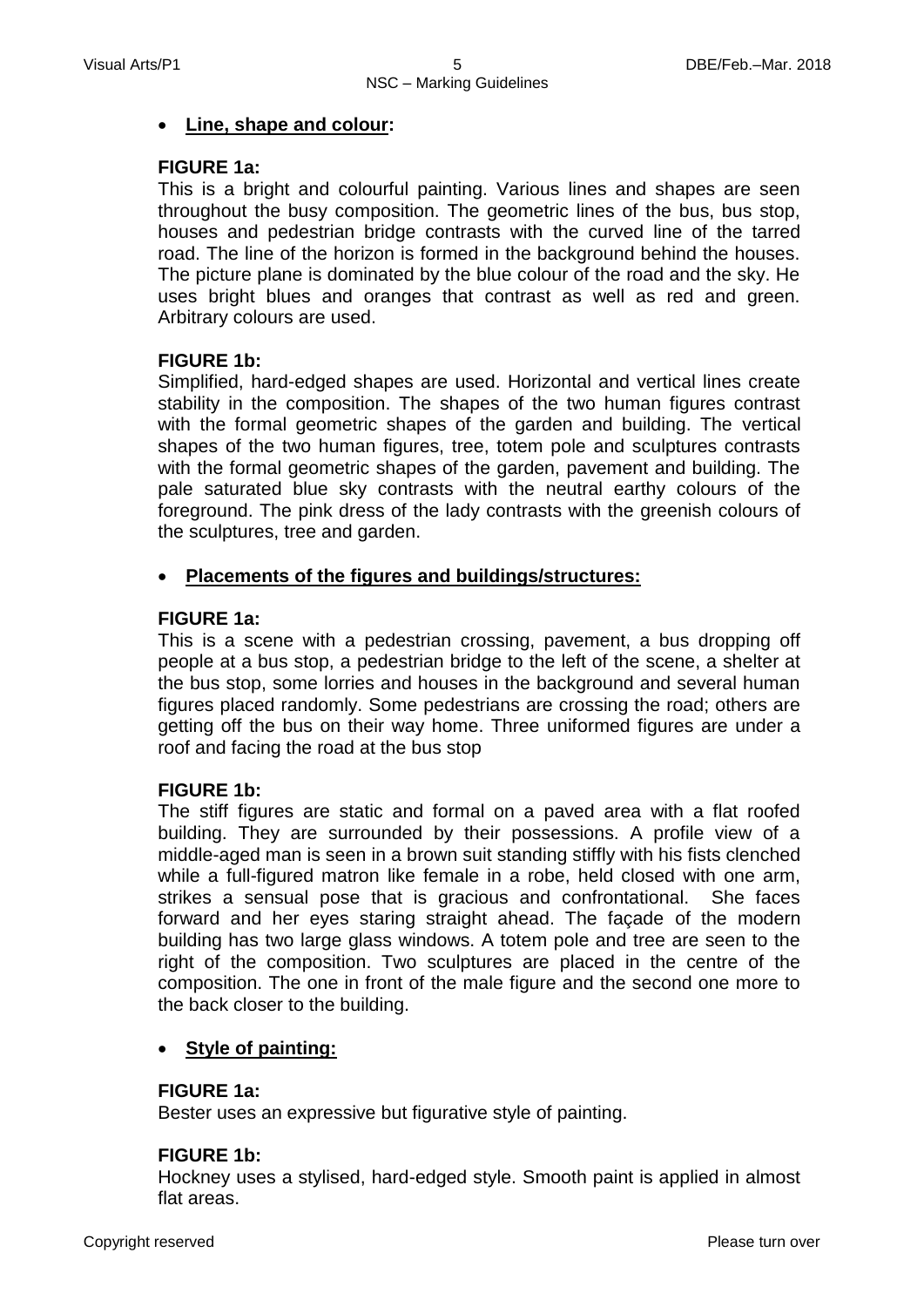## **Mood/Atmosphere:**

#### **FIGURE 1a:**

This is a documentation of a friendly and happy everyday scene in a township. Bright colours create a busy atmosphere. Everyone is carrying on with their business of the day.

## **FIGURE 1b:**

This painting is like a portrait study of these art collectors. A serene, static, quiet and calm atmosphere prevails. A formal and serious feeling is created.

#### **Candidates cannot receive full marks if no comparison is made. Markers must use the descriptive rubric to guide mark allocation.** (8)

**[20]**

1.2 Candidates must write an essay on ONE South-African artist that depicts his/her surroundings and own experiences from everyday life. They can refer to the following:

- Subject matter
- Influences
- Art elements
- Composition
- Style
- Possible meanings/messages (12)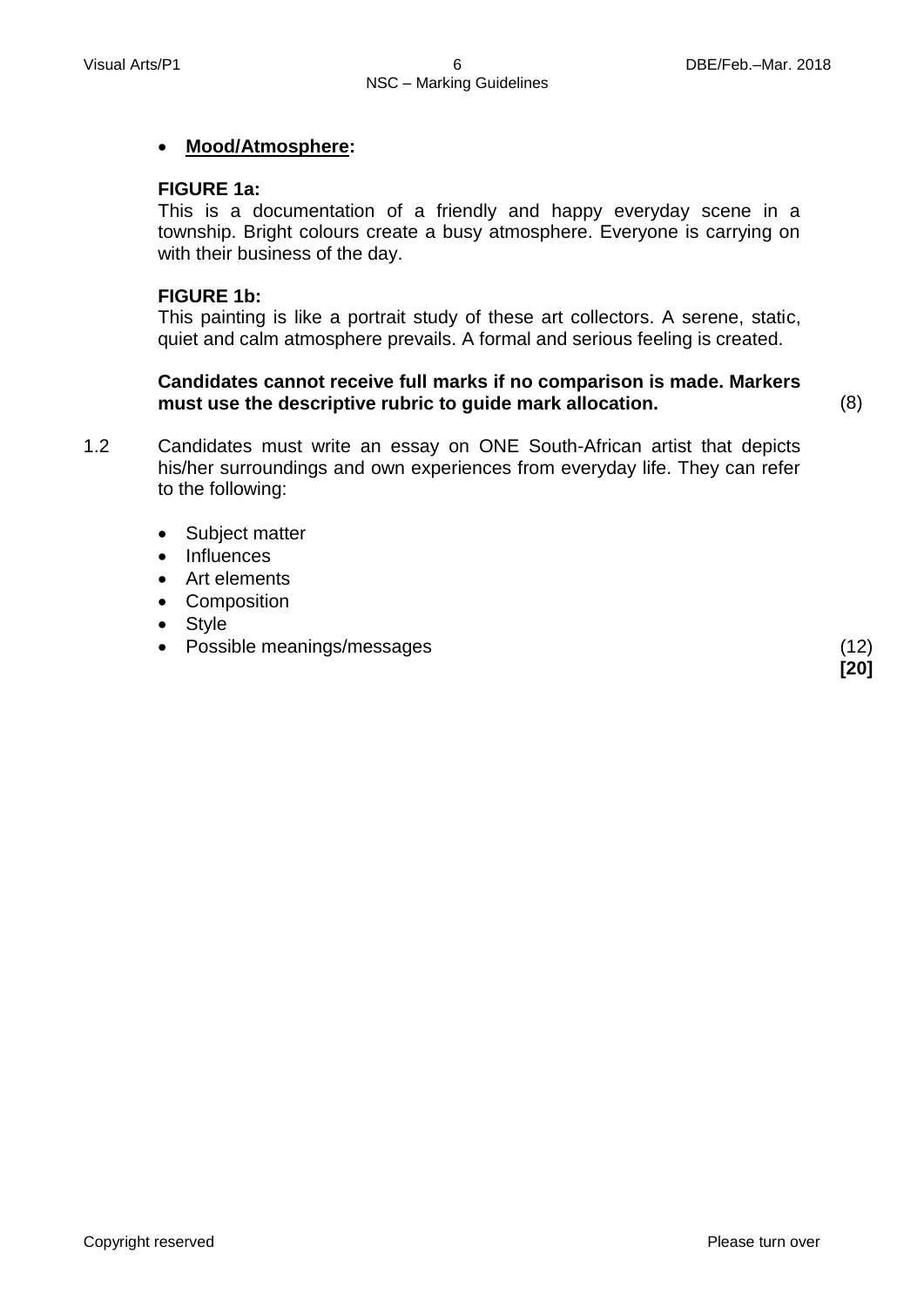## **QUESTION 2: SOUTH AFRICAN ARTISTS INFLUENCED BY AFRICAN AND/OR INDIGENOUS ART FORMS**

Karel Appel said that his emotional expressions occupy a middle position between order and chaos.

2.1 Candidates must discuss the statement above by referring to African and other influences in FIGURE 2a and FIGURE 2b.

They may include the following:

#### **Shapes and symbols:**

**FIGURE 2a:** Irregular shapes created by colour, become angry faces. Finding meaning in the expressionistic application of paint, Appel used harsh outlines to emphasise what he saw in the muddle of colours. These shapes of colours symbolise faces. Hard outlines, stylisation, naïve symbolic shapes and distortion, shows clear characteristics of Expressionism.

**FIGURE 2b:** Squares, and rectangles are put together to form expressive figures. It symbolises a large figure with a smaller figure on her lap and two smaller figures on either side of the large figures. Ethnic patterns can be seen on the clothing of the figures. Walter Battiss was influenced by the simplified shapes and symbols used by the Khoi-San artists**,** as can be seen in the tiny figures in the background. Decorative Ndebele patterns are used on the figures' clothing. Simplified figures and distortions indicate the influence of Expressionism. The end result has a Fauvistic feel to it reminding us of the paintings by Matisse.

## **Art elements:**

**FIGURE 2a:** The primary colours, red, blue and yellow dominate the picture plane. Purple, as the complimentary of yellow is used to create a contrasting background. Green as the complimentary of red is also used to create the faces. Balance is created through the use of the bright yellow on either side of the two dominating faces. The use of impasto and arbitrary colours give an abstracted quality to the painting

**FIGURE 2b:** The large, green figure in the centre forms the focal point. aïve lines are used to create the arms and face. Blue and orange, and green and red are used to form contrasts in the painting. Bright yellow used on the left, centre and right of the painting, forms a symmetrical balance. Texture is obtained by the numerous tiny, ant-like figures in the background.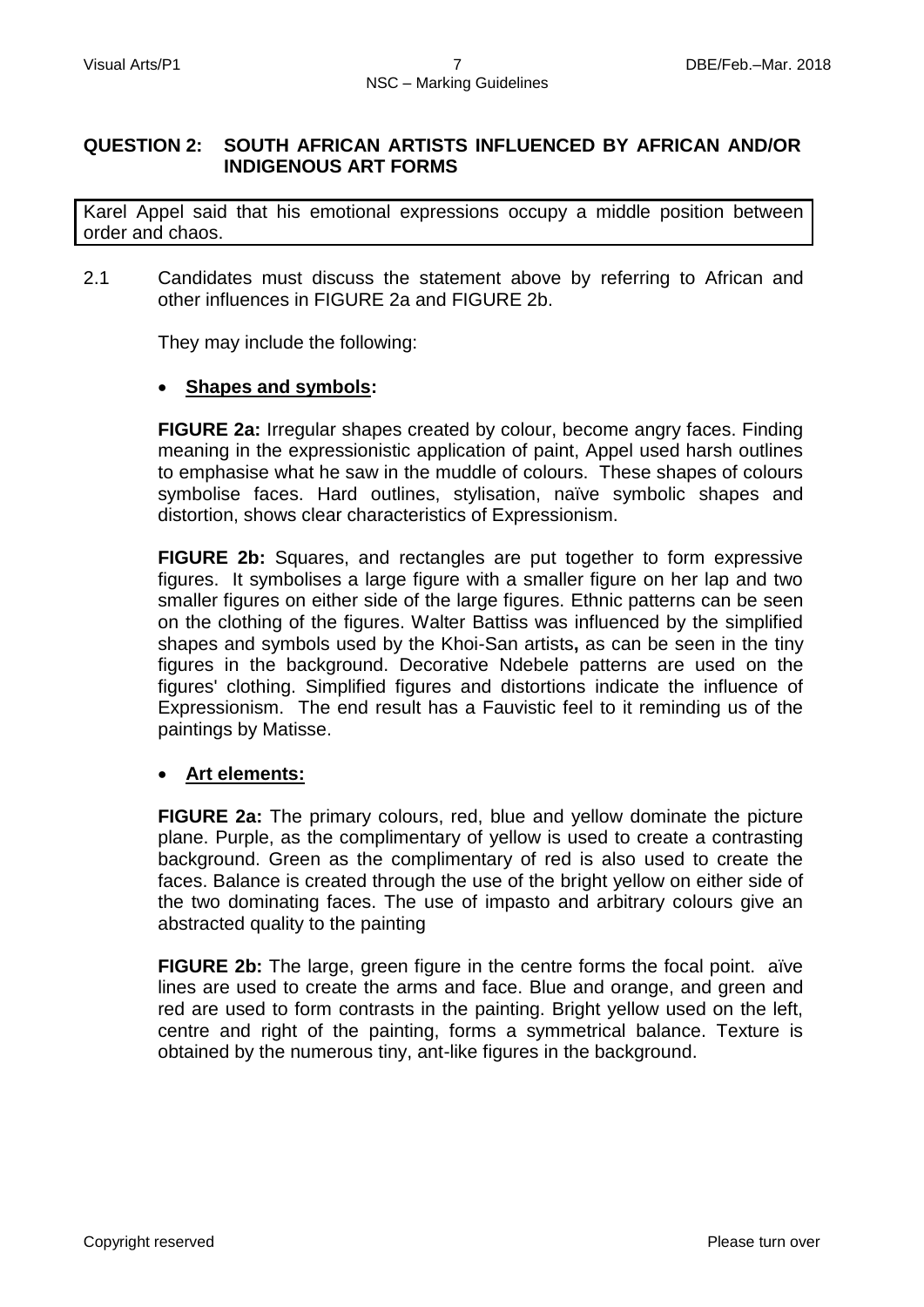## **Possible meanings/messages:**

**FIGURE 2a:** The message can be derived from the title, 'Angry Landscape'. The harsh colours and impasto paint is expressive and angry. The facial expressions of the two heads also portray anger indicated by bared teeth and large eyes.

**FIGURE 2b:** The title of the painting indicates a mother being the head of a tribe. On her lap is a childlike figure and on either side a female figure and a small male figure. This makes her the leader. It can also symbolise the fertility of women in general. The many tiny figures in the background are symbolic of the tribe. The message of a woman bearing children and being the nurturer of a nation is universal. (8)

**[20]**

2.2 Candidates must discuss ONE artwork by ONE artist whose works are/were influenced by Africa.

They must use the following guidelines in their answer:

- Subject matter
- Influences
- Symbols
- Style
- Possible meanings/messages (12)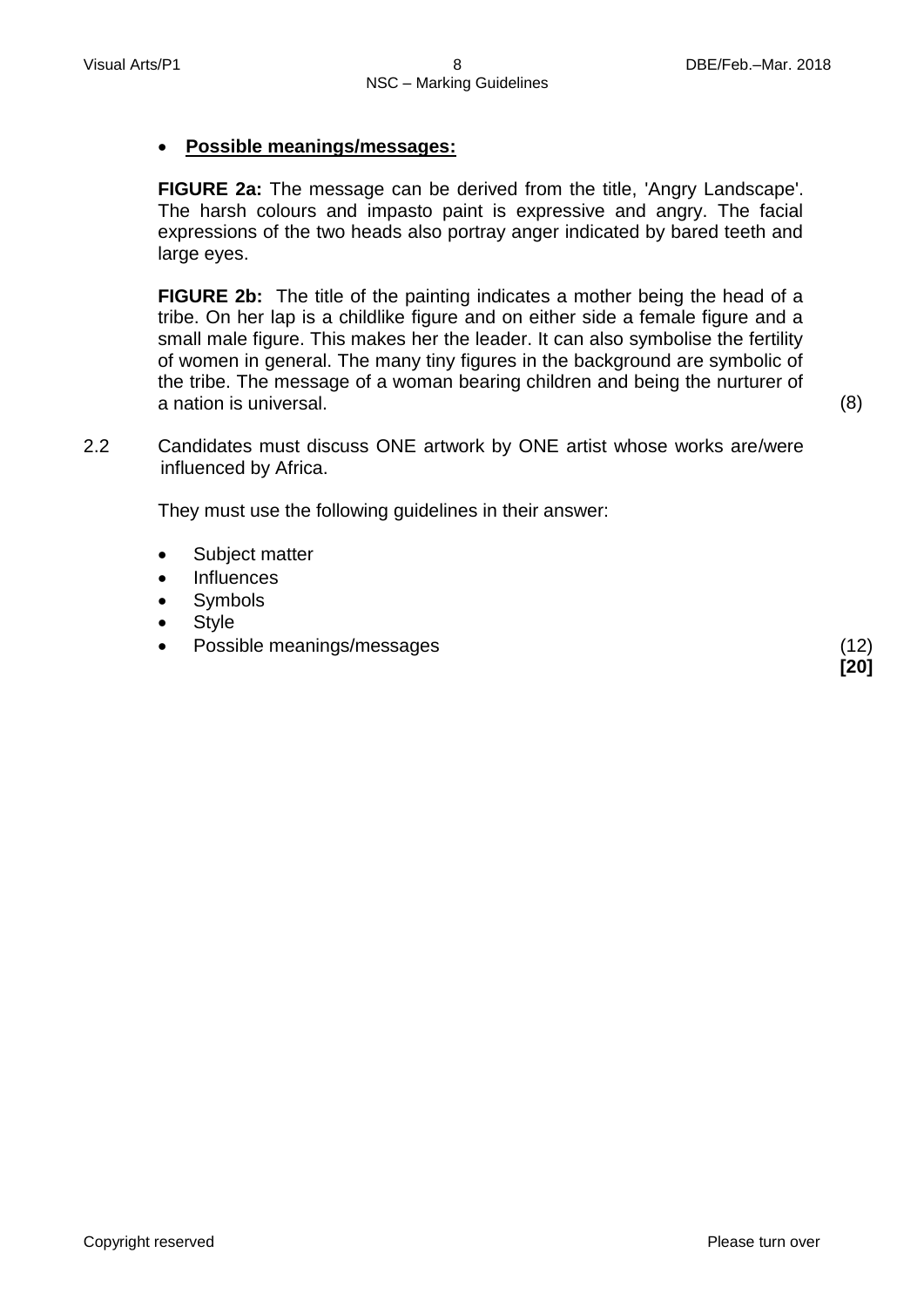#### **QUESTION 3: SOCIO-POLITICAL ART, INCLUDING RESISTANCE ART OF THE 1970s AND 1980s**

As a voice against political and/or social injustices in society, artists use a combination of media and symbolism to convey a deeper message.

3.1 Candidates must analyse FIGURE 3a and FIGURE 3b to comment on how these artists conveyed their voices of resistance.

They may use the following guidelines:

#### **Subject matter:**

**FIGURE 3a**: In this artwork the mineworkers of South Africa and their lifestyles are portrayed. An image of a shanty township is illustrated in the background. On the left side of the artwork is an image of a steam train. In the centre of the artwork is the structure of a mine with the wheel of the cage taking the men down to the underground.

**FIGURE 3b:** In the centre of the painting is an image of a male figure dressed in a sleeveless vest and blue pants. He is lying on the lap of a female dressed in camouflage clothing. She wears glasses and a headscarf. In the background, composed in a semi-circle, are images of red roses, a fist and the barrels of 4 guns. In the top right corner of the artwork are the legs of a person, and just below an outlined image of a human figure. In the centre, on the right side are blurred images of presumably buildings.

## **Media and technique**

**FIGURE 3a**: Collage clippings of photographs and sketches were put together to create a layered composition, creating distorted images. He often paints or draws over his paper clippings (collẽ). The background is a painted landscape. A cut-out photograph of a locomotive engine and its carriages can be seen emerging from the horizon line. Many of the portraits are drawn and painted in a naïve and simplistic manner.

**FIGURE 3b**: The artist used oil paint and combined this with spray paint and stencilling. This is evident in the images of the guns and roses. Interesting vertical lines create texture in the background.

## **Symbolism:**

**FIGURE 3a:** The steam train symbolises either the transport of the mine worker or the transport of the raw materials excavated by the mine. The small structures in the background could represent the hostels that the mine workers had to live in, or the low cost housing in squatter camps. All the figures represent the life of the mine worker.

**FIGURE 3b:** The two figures symbolise a Pieta. The red roses symbolise hope, love, forgiveness or sadness. The guns are a symbol of violence and death.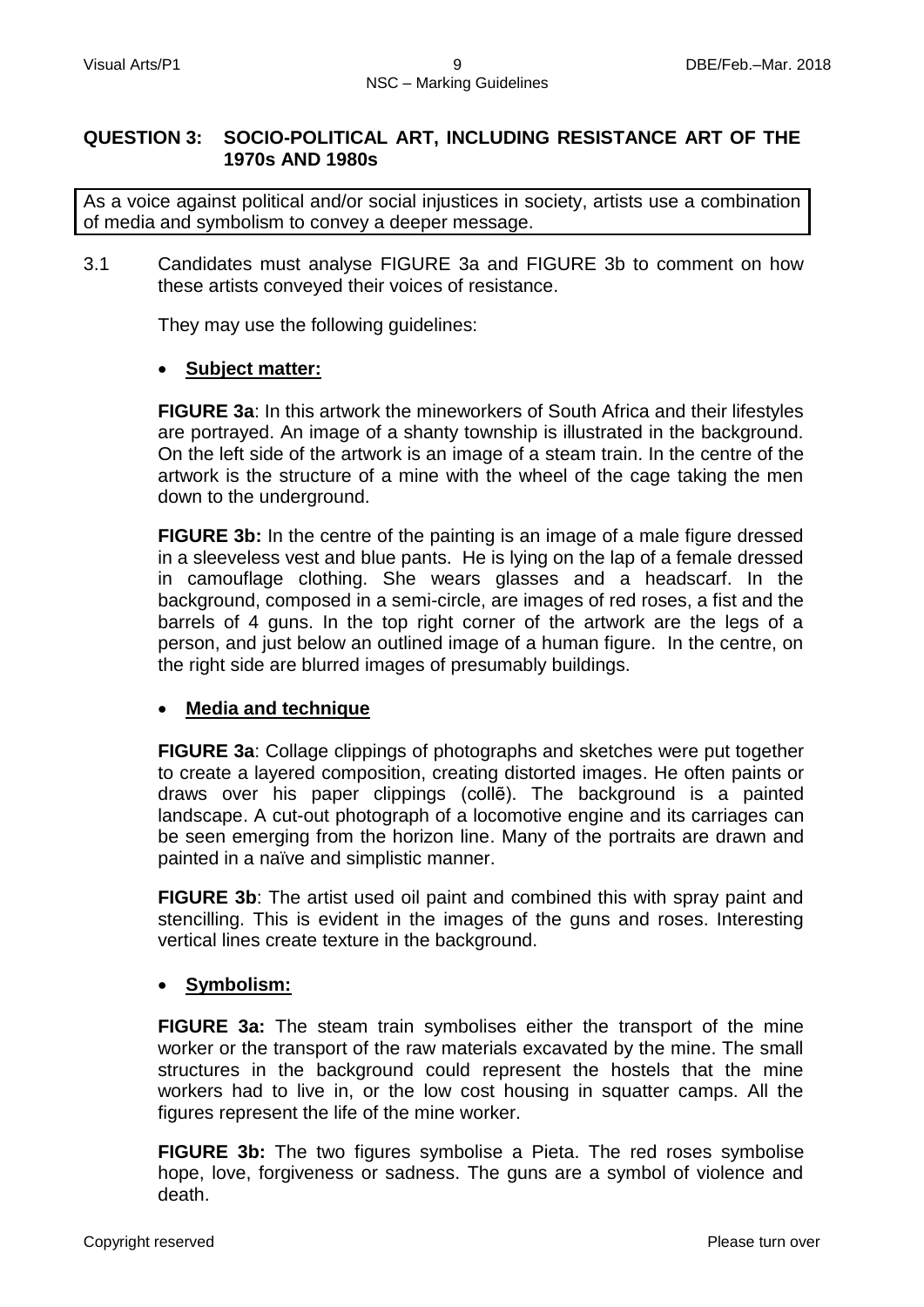## **Possible meanings/messages:**

**FIGURE 3a:** The use of photographs and clippings of drawings becomes a distorted, dreary scene where people march in and out to the mines to work. The artwork is a voice against the state of the working conditions of the labourers at the mines. The composition becomes fragmented scenes of life on the mines.

**FIGURE 3b:** The artwork evokes a feeling of sadness as the mother is holding her son who has died. It reminds one of the PIETA of Michelangelo where mother Mary holds Jesus on her lap after he has been taken from the cross. The boy could have been killed in the city during demonstrations or during the violence between the different gangs of urban squatter camps. (8)

3.2 Candidates must discuss the work of any TWO South African artists who use their art to convey messages of social and/or political issues.

They must use the following in their answer:

- Subject matter
- Influences
- Art elements
- Media and technique
- Possible meanings/messages (12)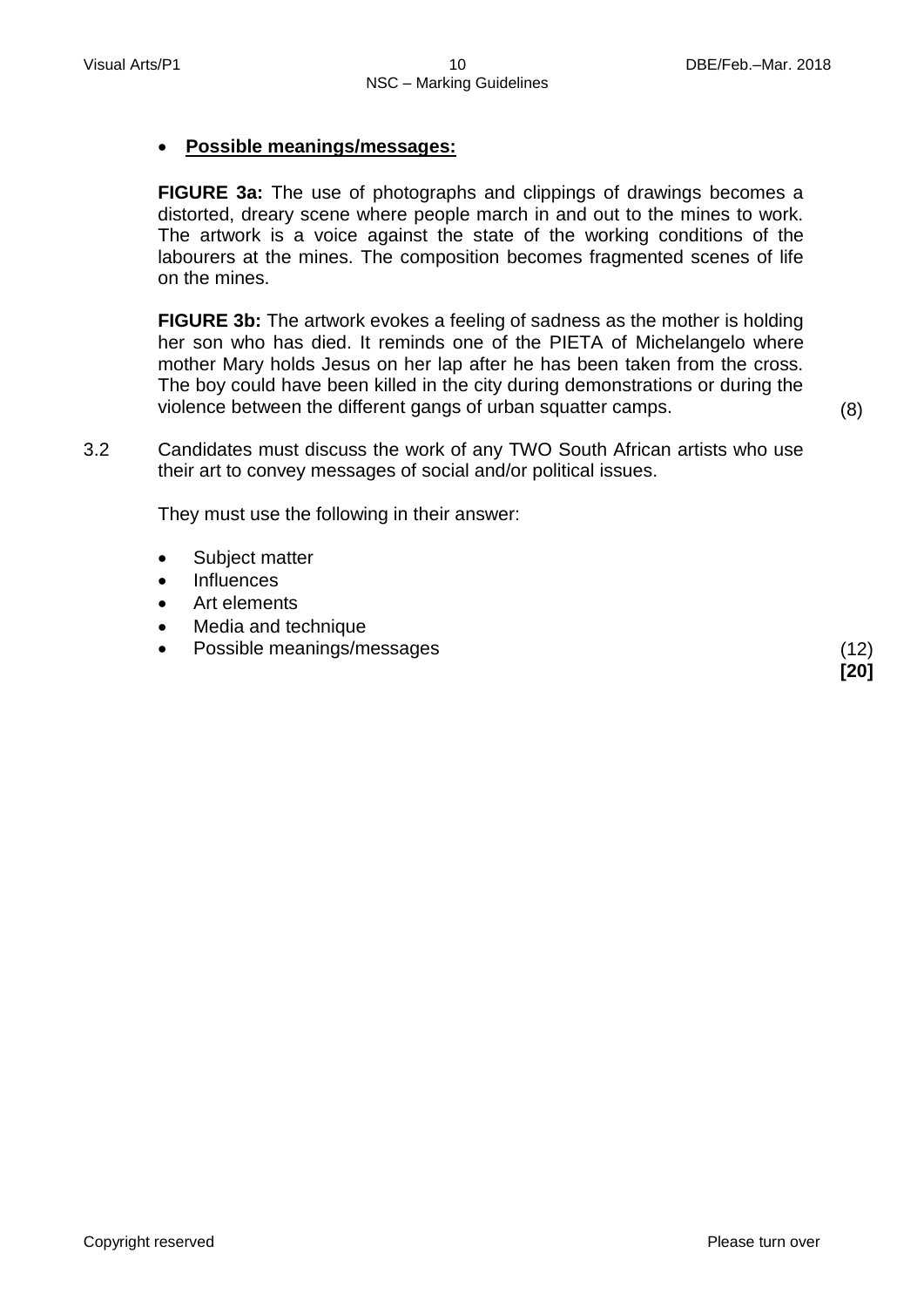## **QUESTION 4: ART, CRAFT AND SPIRITUAL WORKS MAINLY FROM RURAL SOUTH AFRICA**

The traditional African mask has always been used as a deeply spiritual expression for cultural and religious ceremonial reasons. Contemporary artists use the mask in many different ways.

4.1 Candidates must discuss how the traditional mask has been reinterpreted by referring to FIGURES 4a-d.

They may refer to the following:

## **Use of recycled materials**

**FIGURE 4a:** A piece of wood is carved to become a mask.

**FIGURE 4b**: Wooden carved mask with found material for the hair. The artist has juxtaposed the African mask against modern dress as seen in the photograph.

**FIGURE 4c**: He uses recycled materials to create his mask. He uses a gasoline/petrol canister. The mask also has rope, a woven basket, a key, pipe, metal clamp and shells for the eyes.

**FIGURE 4d**: Made from found objects and recycled material sourced from the streets of Nairobi. Material is recycled and repurposed to form a web like mask.

## **Techniques**

**FIGURE 4a:** The mask is carved by a specific person in the community. The craft is passed down in the family. Colour is applied after the mask had been shaped and been completed.

**FIGURE 4b:** Carved mask juxtaposed against modern dress. The photograph becomes the artwork.

**FIGURE 4c:** The mask (readymade) has been constructed from a petrol canister and found objects like a woven basket, keys, pipe, metal clamp, rope and shells.

**FIGURE 4d:** The photograph shows the portrait of a man with a mask on. Both the mask and the portrait become the artwork. The mask is constructed from found objects i.e. wire, nails, bottle top and metal strips.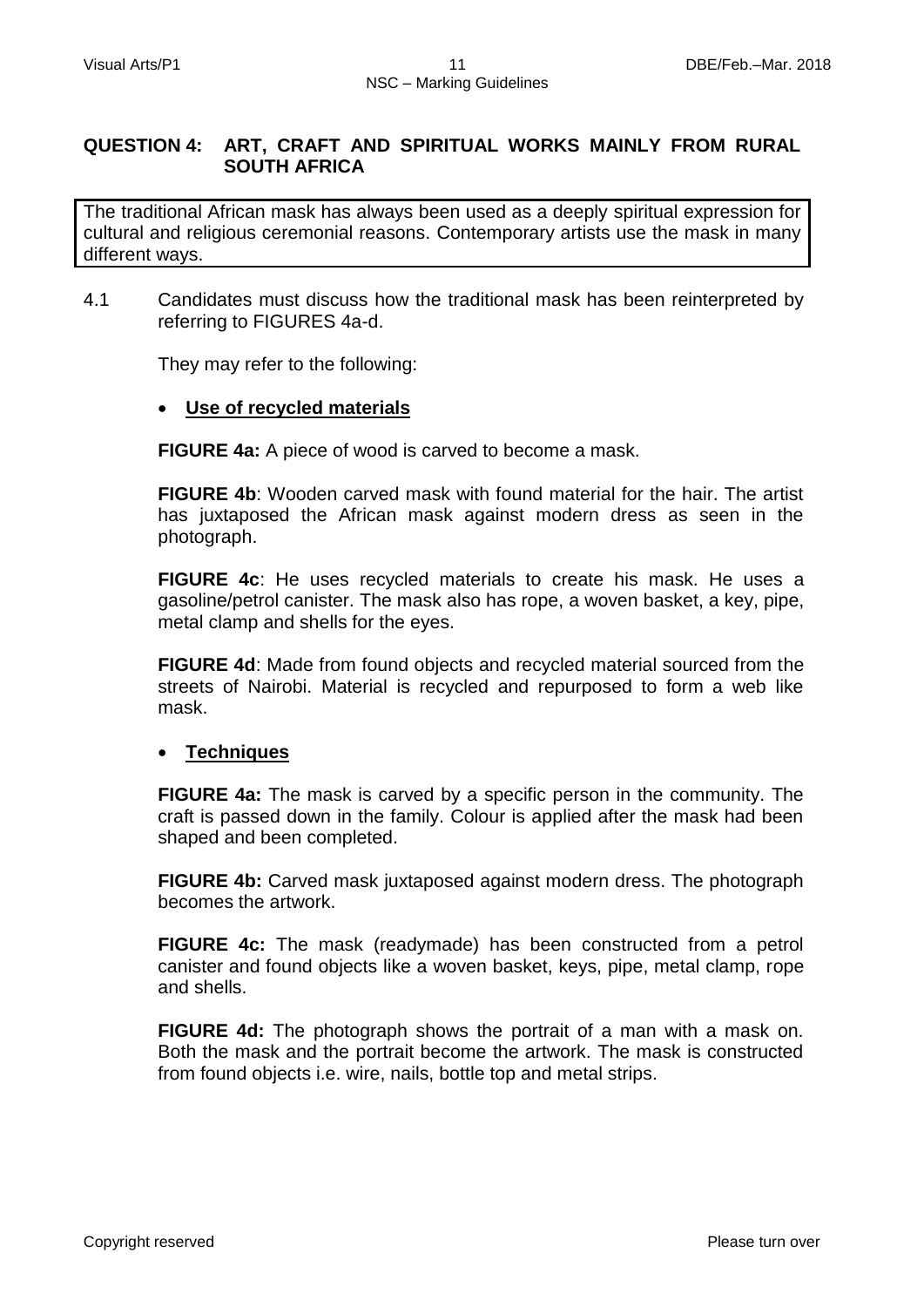## **Possible meanings/messages**

**FIGURE 4a:** African masks are used in rituals and ceremonies. They represent spirits of animals, ancestors, mythological heroes, mythological values or a form of honouring of a person in a symbolic way. The traditional African mask is worn during celebrations, dances and festivities and ritual ceremonies commemorating social and religious events. They are more often than not part of a unified experience, so while we see them as sculptural forms they can also be considered as a form of performance art, and understanding their function within this event is essential to appreciate their cultural, symbolic and aesthetic significance. African masks are high in demand from art collectors and museums the world over reworking their archival collections to present masks in a new and vibrant format which focus on the beauty and variety of form of the sculpture.

**FIGURE 4b:** There is a combination of Western society as seen in the suit and the African mask representing old African heritage. It addresses the idea of colonialisation.

**FIGURE 4c:** The mask represents the consumer society/ throw-away society influencing the traditional as seen in the woven head piece.

**FIGURE 4d:** This construction of found objects has a light and delicate feel to it. The use of metal parts (wire, bottoms of tins, small metal strips and parts) that reflect light makes it a modern and fashionable piece. The different interesting found parts and objects are arranged to form features of a face. The artist could have been influenced by European art movements for e.g. Cubism, Expressionism and/or Surrealism. This mask could be worn by a model on a fashion runway as part of an outfit or worn as an accessory. (8)

4.2 Candidates must analyse the work of TWO South-African artists who represent rural art, crafts and/or spirituality.

- Influences
- Art elements
- Media and techniques
- Possible meanings/ messages (12)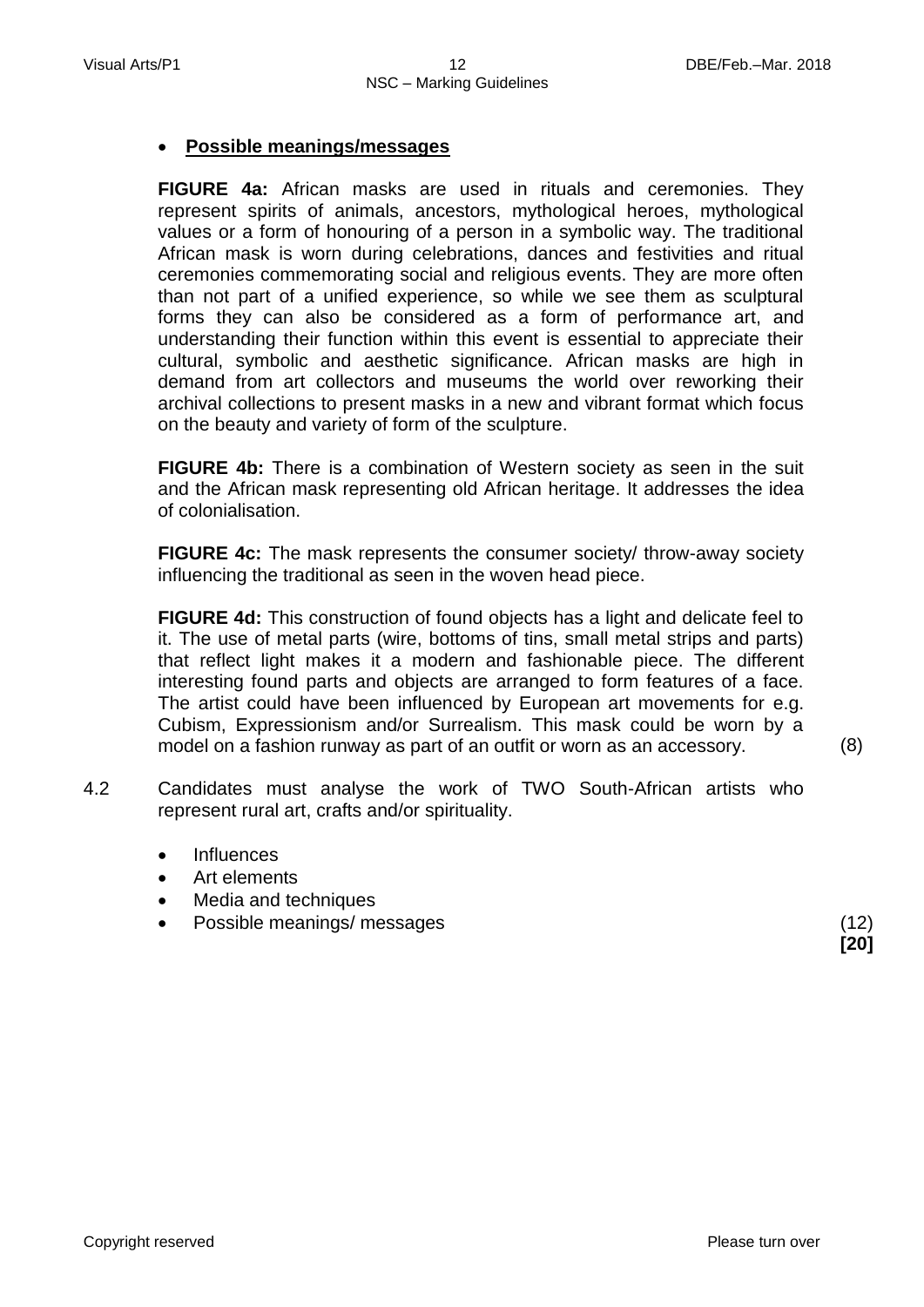#### **QUESTION 5: MULTIMEDIA AND NEW MEDIA – ALTERNATIVE CONTEMPORARY AND POPULAR ART FORMS IN SOUTH AFRICA**

In the Bible, the Tower of Babel was a tower built up to the heavens by rich, corrupt and materialistic people. God punished their pride by tearing down the tower and sentencing them all to speak in different languages.

In honour of Buenos Aires, which was named the 2011 World Book Capital, the artist Marta Minujín created a tower of Babel using 30 000 books donated from all over the world. Visitors are allowed to walk to the top of this structure.

5.1 Candidates must discuss Minujín 's artwork in FIGURE 5a by referring to the following guideline:

## **The significance of using books from around the world**

The artist collected 30 000 books from different countries and arranged them in a spiral tower. Books represent knowledge, education and language. The books were donated by readers, libraries and over 50 Embassies.

#### **The size of the work**

This work is done on a large scale and the tower rises up in the air. The large scale might represent all languages of the world. It spirals up 25 meters into the air allowing visitors to view the city from above.

#### **Display of the artwork in a public space**

It becomes part of the urban space and is accessible to everyone visiting the space. It is not isolated in an art gallery or museum.

#### **Use of site**

The installation was placed in a public space (San Martin square) in order for the spectators to walk up the ramp to make them aware of the origins of different languages.

#### **Interaction of the viewer**

The spectator can walk along the spiral form to the top of the tower.

**For teachers**: When the visitors ascend the tower they hear music composed by Minujín and the artist repeating the word 'book' in many languages. Once dismantled the literary enthusiasts will be invited to pick one book to take home with them and the remaining books will be called the Library of Babel.

#### **Possible messages/meanings**

She wants everyone to be part of a whole (unified). Also that we can communicate through books and spread a message through the written word. The unification of the written word in one location is reminiscent of the original Tower of Babel, where everyone spoke the same language. (8)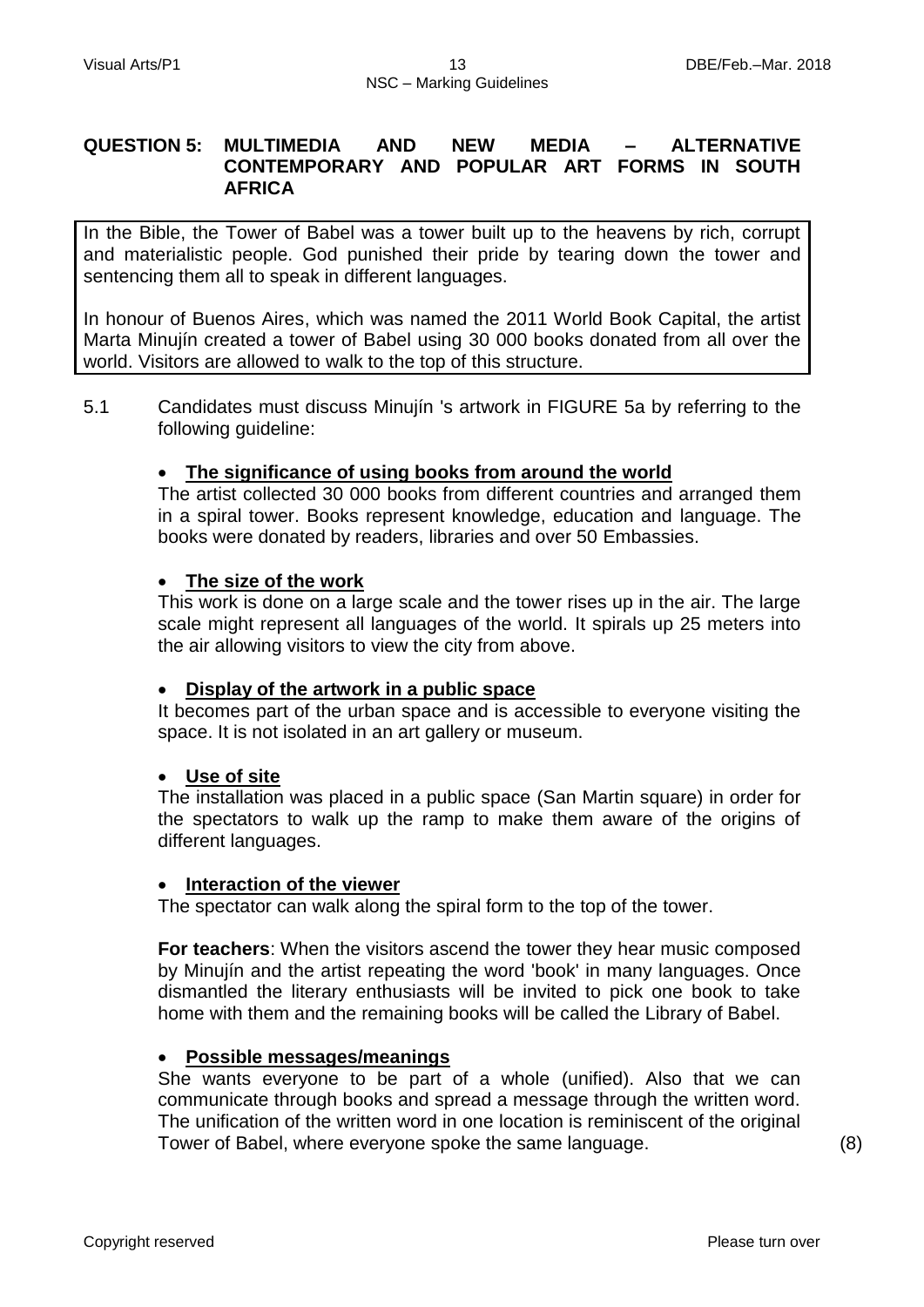5.2 Artists often portray their own interpretation of stories and myths and use different material and techniques to tell a story.

> Candidates must discuss ONE artwork from TWO different artists who use unconventional/ interesting media and techniques to tell a story.

They must use the following guidelines:

- Line, shape and colour
- Media and techniques
- Possible meanings/messages (12)

 **[20]**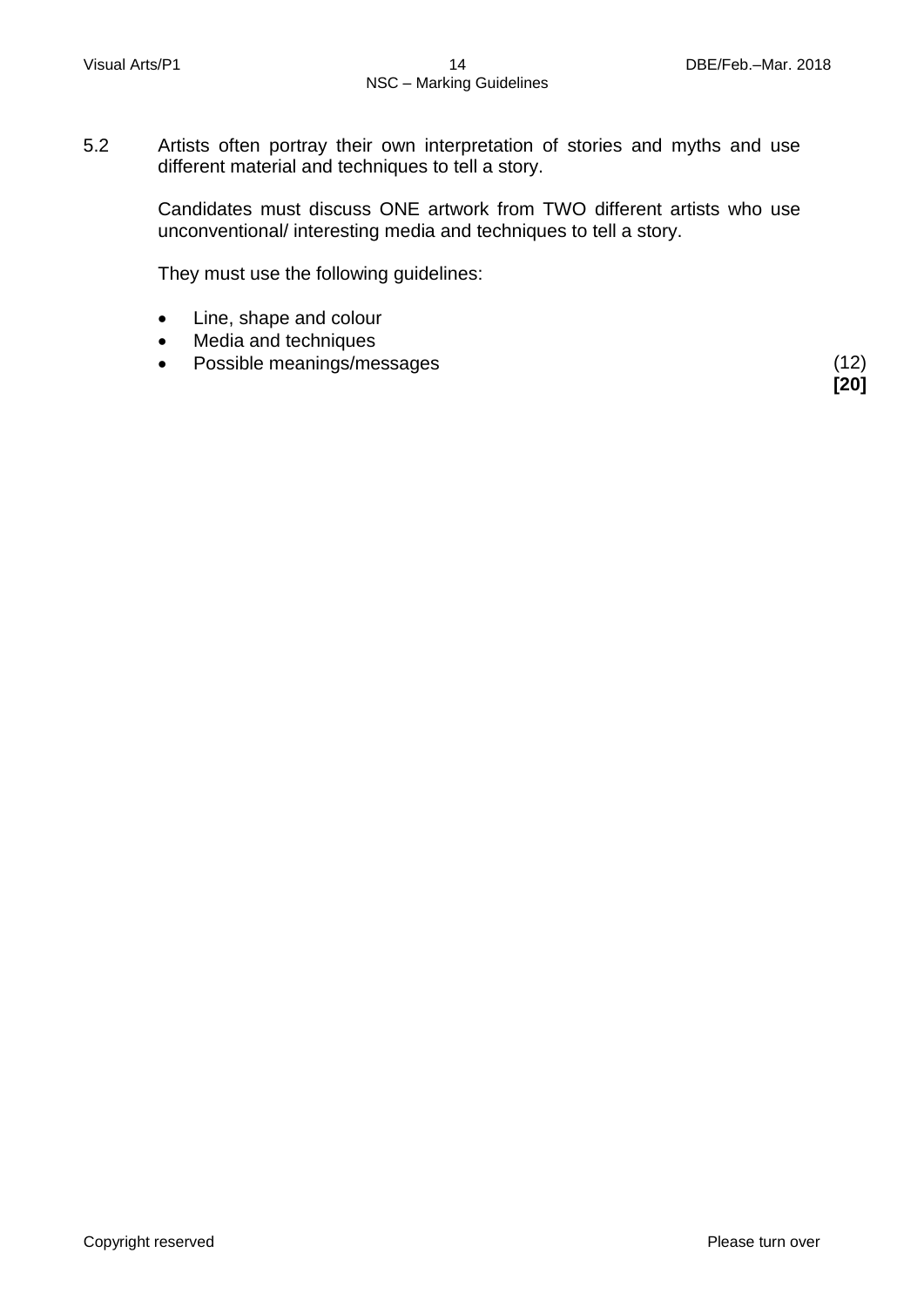## **QUESTION 6: POST-1994 DEMOCRATIC IDENTITY IN SOUTH AFRICA**

Zyma Amien's artwork pays homage to her mother and grandmother who worked in the textile industry. The textile industry has the reputation that they exploit women by paying them a minimum wage for long hours' work.

6.1 Candidates must discuss how Zyma Amien has portrayed in this exploitation in her work by considering the following:

#### **Description of the work**

Amien pays homage to her mother and grandmother who worked in the textile industry. There are three white gauze overalls hanging against a white wall and three black sewing machines of different sizes are placed at the bottom of each overall. The sewing machines forcibly 'pin' the overalls to the floor reminiscent of those worn by female workers.

#### **Colour**

The white gauze overalls are juxtaposed against the black sewing machines. White is symbolic of purity and peace and the black symbolic of the industrial oppression.

#### **Symbolism**

Paying homage to someone is to give honour and respect. The title of the artwork evokes a feeling of sadness. The white overalls are symbolic of her mother and grandmother. Usually overalls are not white and made from heavy durable material whereas these overalls are white and made from a soft and feminine material. The sewing machine could be a reference to the male gender and could symbolise oppression seen in the textile industry. (6)

6.2 Like Zyma Amien, many post-1994 democratic artists' work has developed from their own personal histories.

> Candidates must discuss the work of any TWO relevant South African post-1994 democratic artists who explore their own identities.

They may refer to the following guidelines:

- Subject matter
- Influences
- Art elements
- **Composition**
- Style
- Possible meanings/messages (14)

**[20]**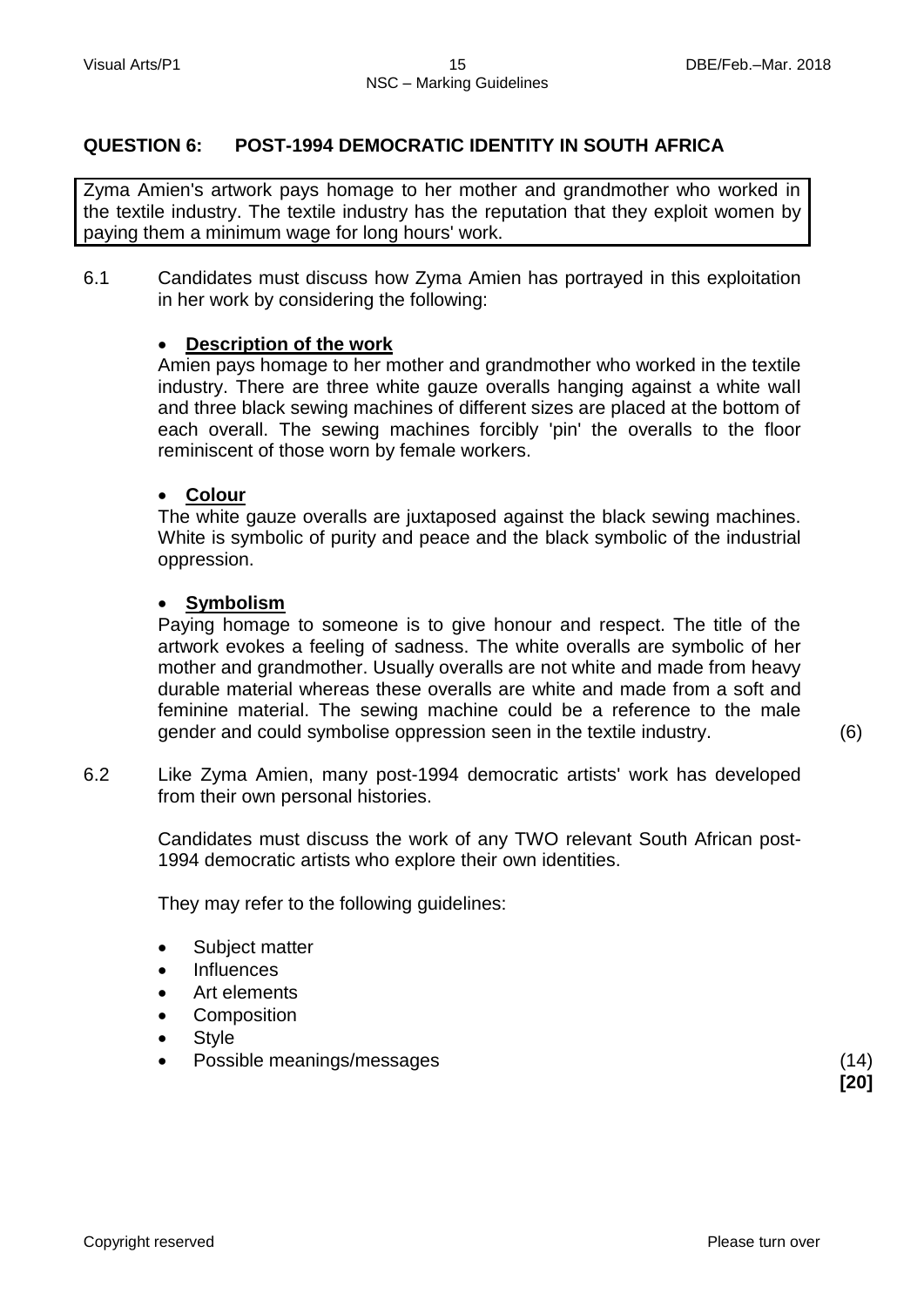## **QUESTION 7: GENDER ISSUES: MASCULINITY AND FEMININITY**

Contemporary society has a more tolerant approach to gender issues, which has allowed artists to break with stereotypes.

7.1 Candidates must discuss why they think FIGURE 7a and 7b have broken with stereotypes.

Candidates can use the following guidelines to aid their response:

#### **Visual appearance/body language**

**FIGURE 7a**: The male is portrayed as a soft, shy young man looking down at his hand. Introverted and self-absorbed.

**FIGURE 7b:** The young man is looking at the viewer with self-confidence and bravado. Standing with his hands on his hips, he shows off his muscular, tattooed body. He is placed as if on a stage and is prancing and preening for the adulation of the viewer.

#### **Style and technique**

**FIGURE 7a:** An impressionistic feel is given to the painting by the use of light and soft colours. The work is gestural, expressive, and painterly. Short brushstrokes and the use of spray paint reminds one of graffiti. The soft colours give a feminine image of the young man.

**FIGURE 7b:** Bold, realistic colours are used. The detail given to the figure almost reminds one of a photograph. Super realistic, meticulous application of paint with no visible brushstrokes. The background reminds us of wall paper which is very decorative and two-dimensional. The motifs of the wallpaper seem to be repeated in the designs of the tattoos. The realistic use of oil paint is almost like a photograph.

#### **Mood and atmosphere**

**FIGURE 7a**: A very sad tranquil mood is created. The figure seems very relaxed and reserved and not aware of the viewer.

**FIGURE 7b:** Happy, jovial and playful atmosphere is created by the bright colour and decorative pattern on both the body and the background.

## **Interpretation of gender issues**

Candidates' own interpretation of gender issues and motivation thereof can be accepted. (10)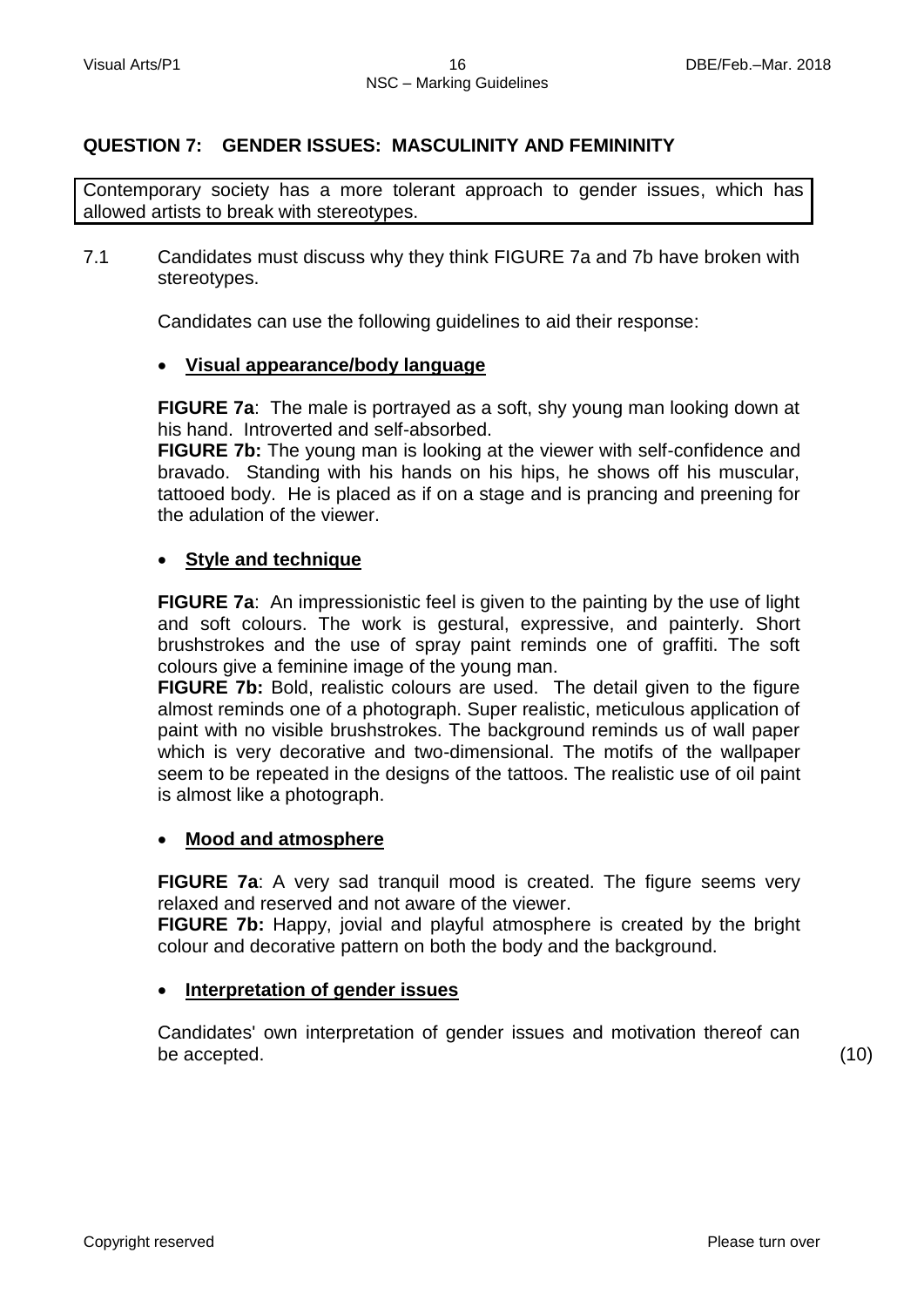7.2 Society has prejudiced ideas on masculinity and femininity.

Candidates must debate their viewpoint of this issue in a discussion of the work of TWO artists who commented on gender aspects in their work.

They must use the following as a guideline:

- Subject matter/Themes
- Influences
- Media and techniques
- Style
- Possible meanings/messages (10)

**[20]**